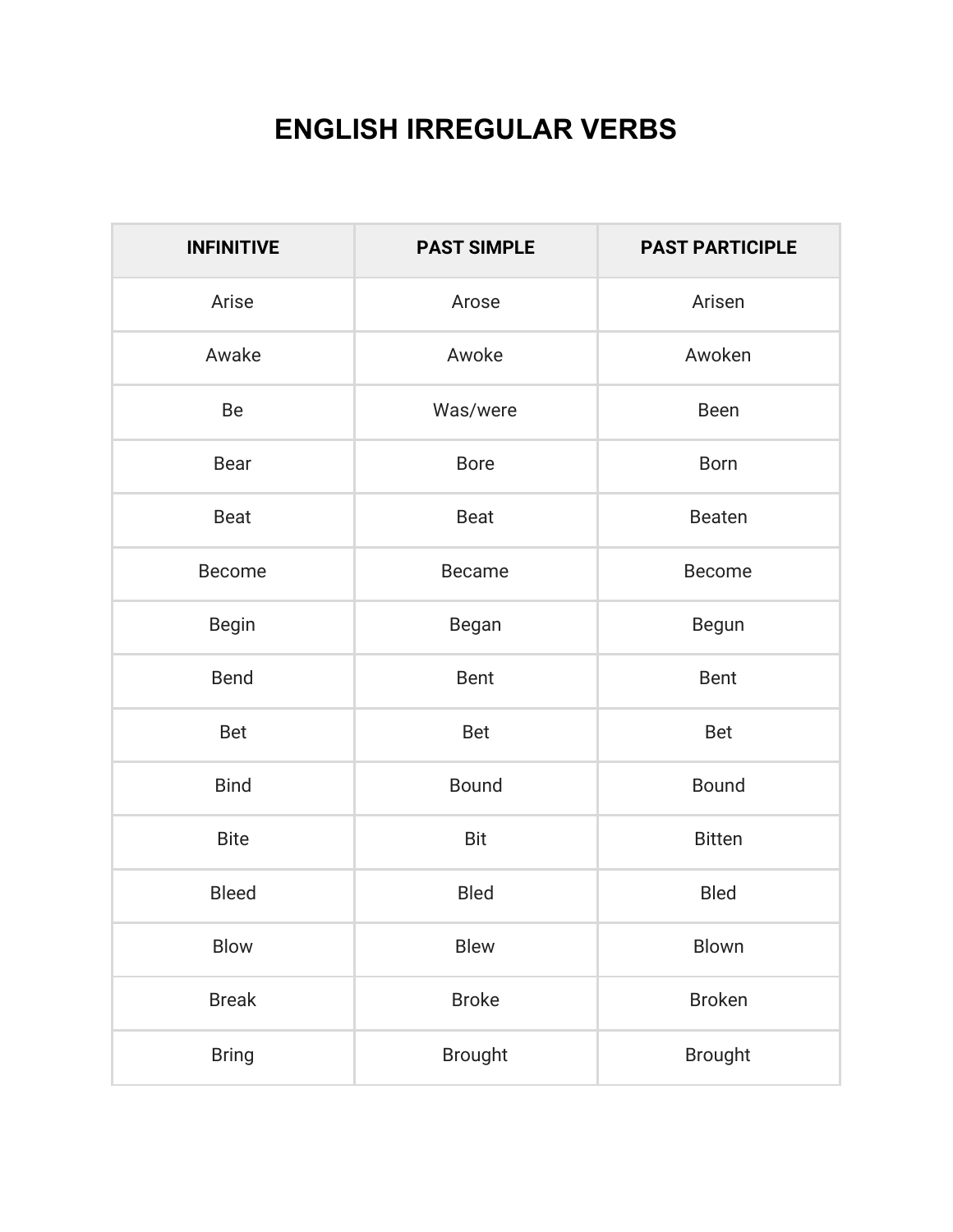| <b>Broadcast</b> | <b>Broadcast</b> | <b>Broadcast</b> |
|------------------|------------------|------------------|
| <b>Build</b>     | <b>Built</b>     | <b>Built</b>     |
| Buy              | <b>Bought</b>    | <b>Bought</b>    |
| Cast             | Cast             | Cast             |
| Catch            | Caught           | Caught           |
| Choose           | Chose            | Chosen           |
| Cling            | Clung            | Clung            |
| Come             | Came             | Come             |
| Cost             | Cost             | Cost             |
| Creep            | Crept            | Crept            |
| Cut              | Cut              | Cut              |
| Deal             | Dealt            | Dealt            |
| Dig              | Dug              | Dug              |
| Do               | Did              | Done             |
| Draw             | Drew             | Drawn            |
| Dream            | Dreamt/dreamed   | Dreamt/dreamed   |
| <b>Drink</b>     | <b>Drank</b>     | Drunk            |
| <b>Drive</b>     | Drove            | Driven           |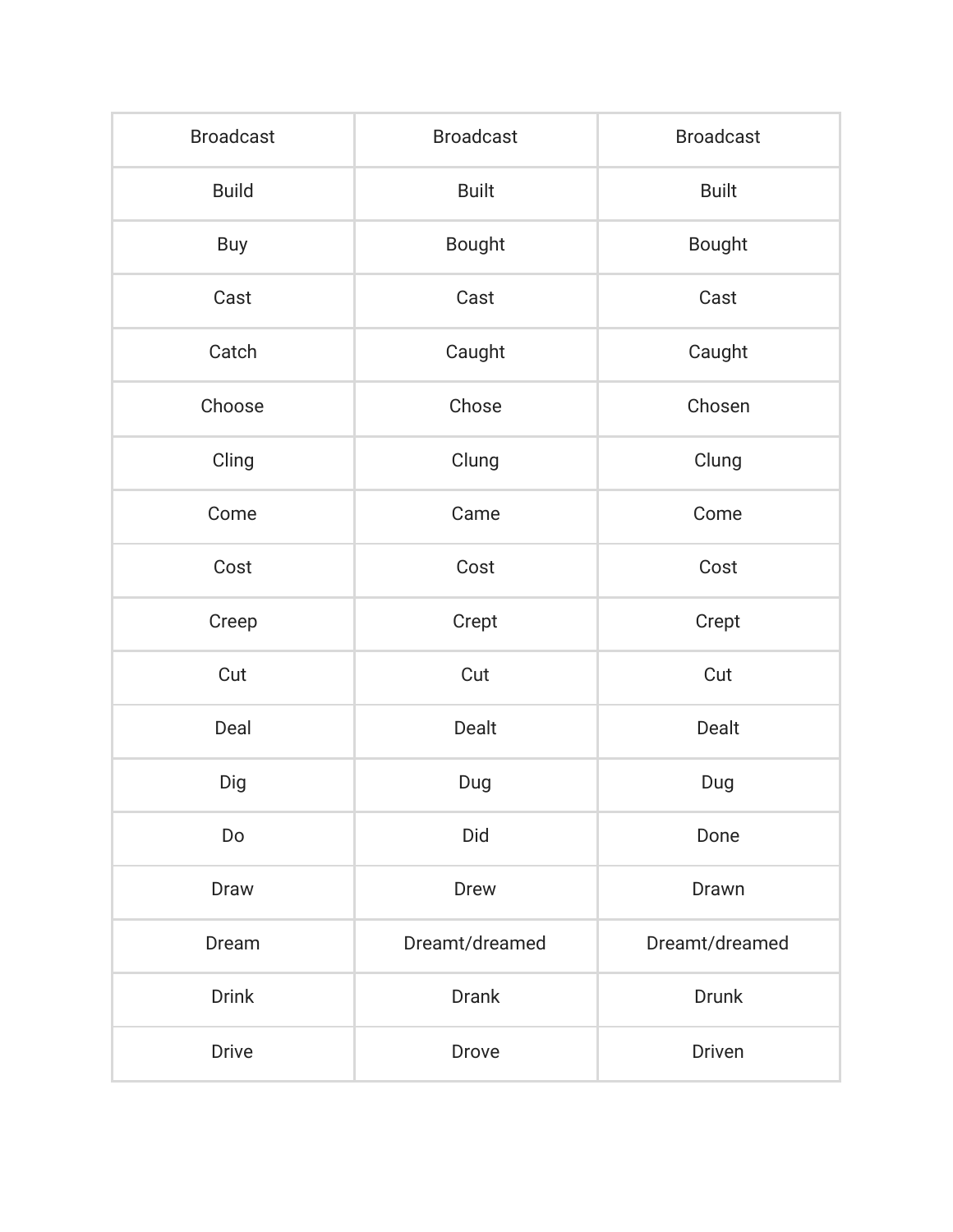| Eat      | Ate        | Eaten      |
|----------|------------|------------|
| Fall     | Fell       | Fallen     |
| Feed     | Fed        | Fed        |
| Feel     | Felt       | Felt       |
| Fight    | Fought     | Fought     |
| Find     | Found      | Found      |
| Fit      | Fit/fitted | Fit/fitted |
| Flee     | Fled       | Fled       |
| Fling    | Flung      | Flung      |
| Fly      | Flew       | Flown      |
| Forbid   | Forbade    | Forbidden  |
| Forecast | Forecast   | Forecast   |
| Forget   | Forgot     | Forgotten  |
| Freeze   | Froze      | Frozen     |
| Get      | Got        | Gotten     |
| Give     | Gave       | Given      |
| Go       | Went       | Gone       |
| Grow     | Grew       | Grown      |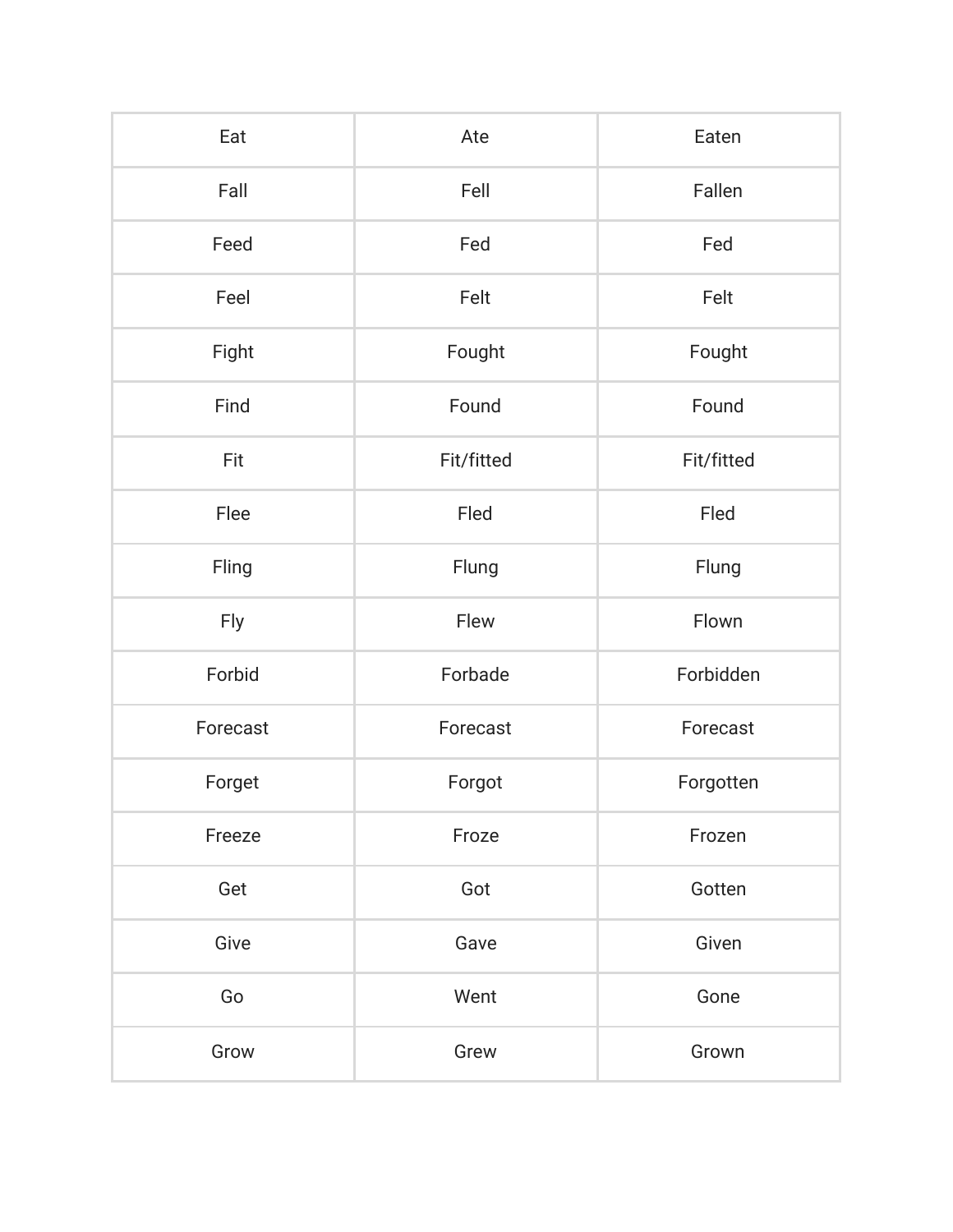| Hang  | Hung/hanged    | Hung/hanged    |
|-------|----------------|----------------|
| Have  | Had            | Had            |
| Hear  | Heard          | Heard          |
| Hide  | Hid            | Hidden         |
| Hit   | <b>Hit</b>     | Hit            |
| Hold  | Held           | Held           |
| Hurt  | Hurt           | Hurt           |
| Keep  | Kept           | Kept           |
| Kneel | Knelt/kneeled  | Knelt/kneeled  |
| Knit  | Knit/knitted   | Knit/knitted   |
| Know  | Knew           | Known          |
| Lay   | Laid           | Laid           |
| Lead  | Led            | Led            |
| Lean  | Leant/leaned   | Leant/leaned   |
| Leap  | Leapt/leaped   | Leapt/leaped   |
| Learn | Learnt/learned | Learnt/learned |
| Leave | Left           | Left           |
| Lend  | Lent           | Lent           |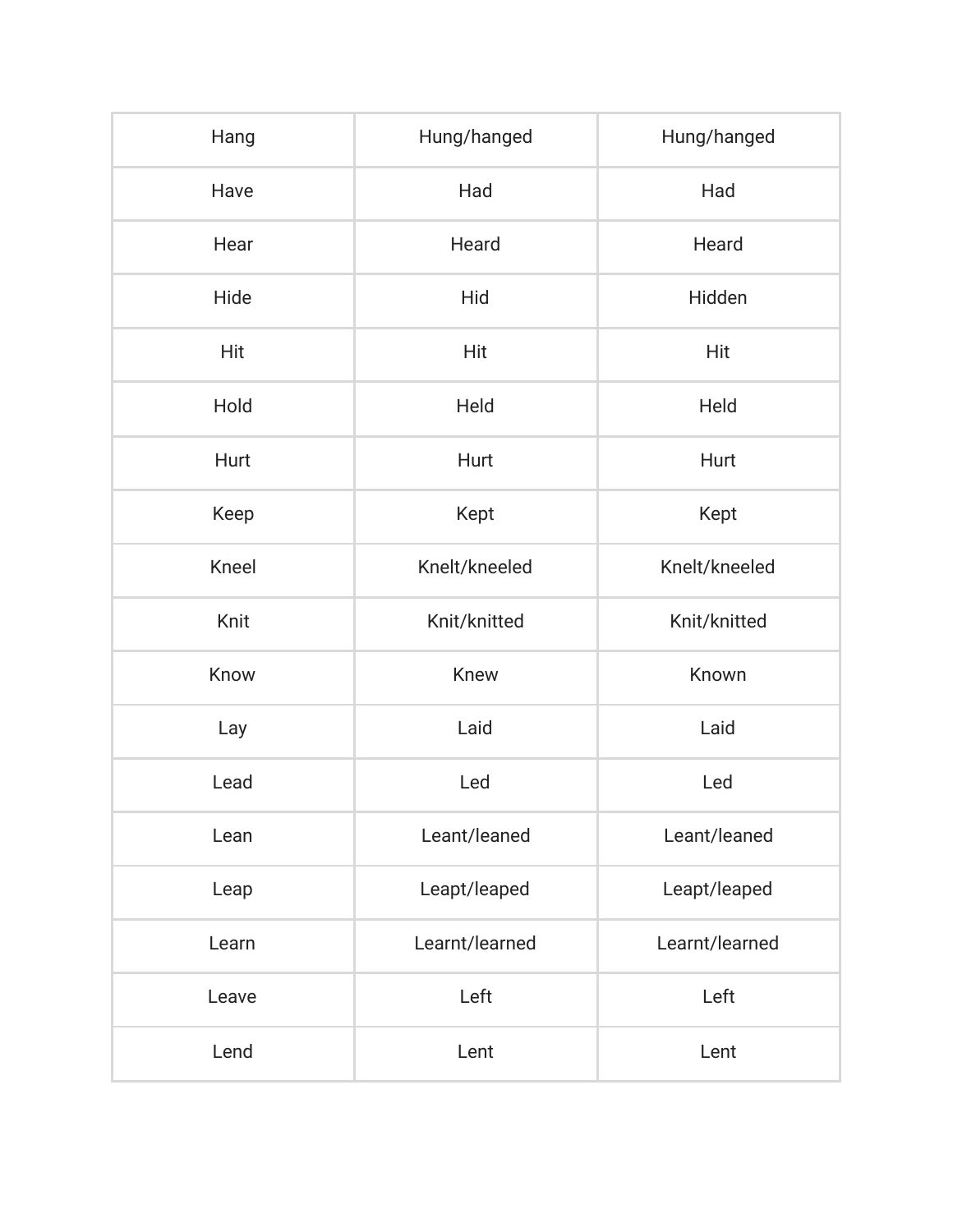| Let   | Let    | Let           |
|-------|--------|---------------|
| Lie   | Lay    | Lain          |
| Light | Lit    | Lit           |
| Lose  | Lost   | Lost          |
| Make  | Made   | Made          |
| Mean  | Meant  | Meant         |
| Meet  | Met    | Met           |
| Mow   | Mowed  | Mown/mowed    |
| Pay   | Paid   | Paid          |
| Prove | Proved | Proven/proved |
| Put   | Put    | Put           |
| Quit  | Quit   | Quit          |
| Read  | Read   | Read          |
| Ride  | Rode   | Ridden        |
| Ring  | Rang   | Rung          |
| Rise  | Rose   | Risen         |
| Run   | Ran    | Run           |
| Saw   |        |               |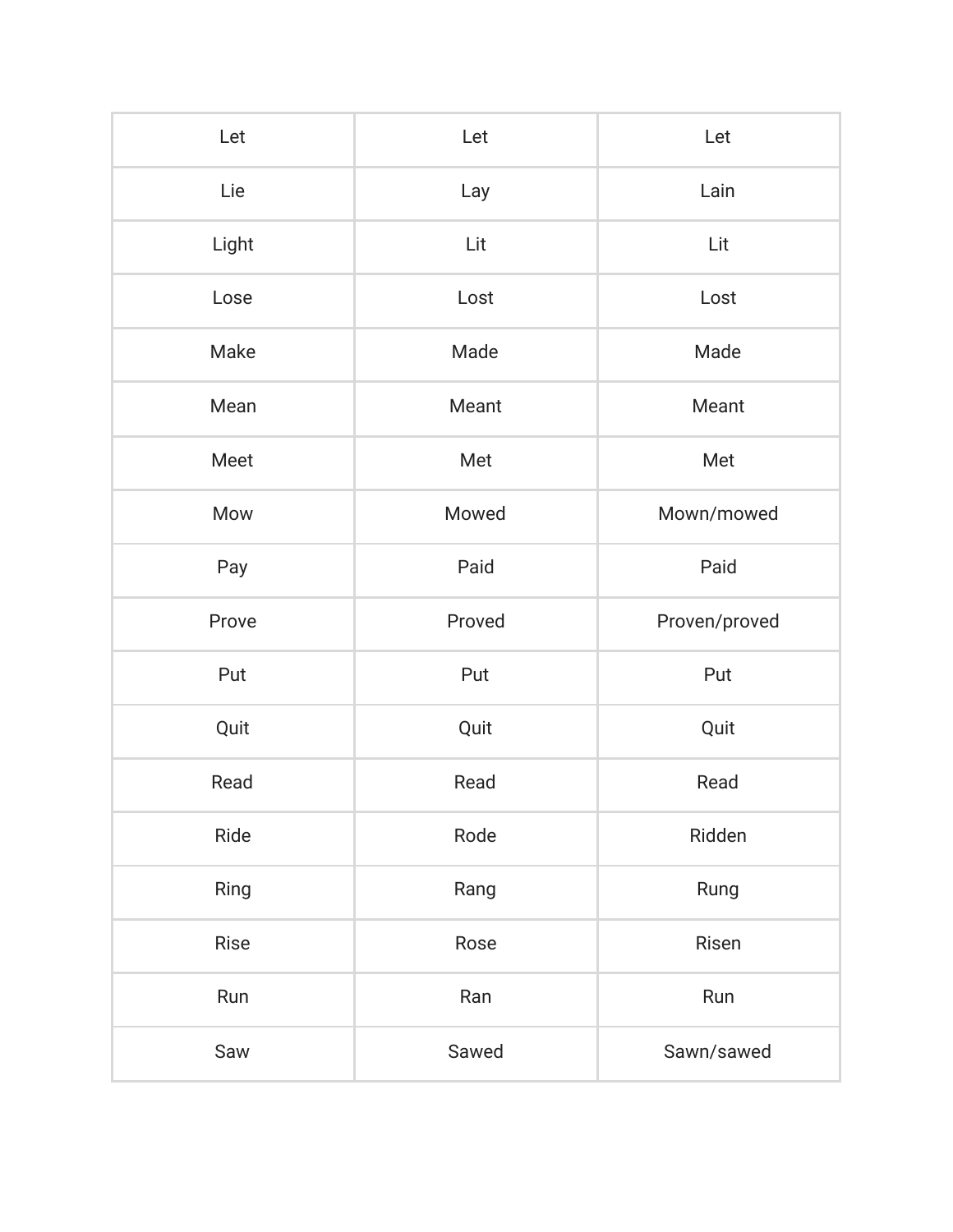| Say         | Said    | Said          |
|-------------|---------|---------------|
| See         | Saw     | Seen          |
| <b>Seek</b> | Sought  | Sought        |
| Sell        | Sold    | Sold          |
| Send        | Sent    | Sent          |
| Set         | Set     | Set           |
| Sew         | Sewd    | Sewn/sewed    |
| Shake       | Shook   | Shaken        |
| Shear       | Sheared | Shorn/sheared |
| Shed        | Shed    | Shed          |
| Shine       | Shone   | Shone         |
| Shoot       | Shot    | Shot          |
| Show        | Showed  | Shown         |
| Shrink      | Shrank  | Shrunk        |
| Shut        | Shut    | Shut          |
| Sing        | Sang    | Sung          |
| Sink        | Sank    | Sunk          |
| Sit         | Sat     | Sat           |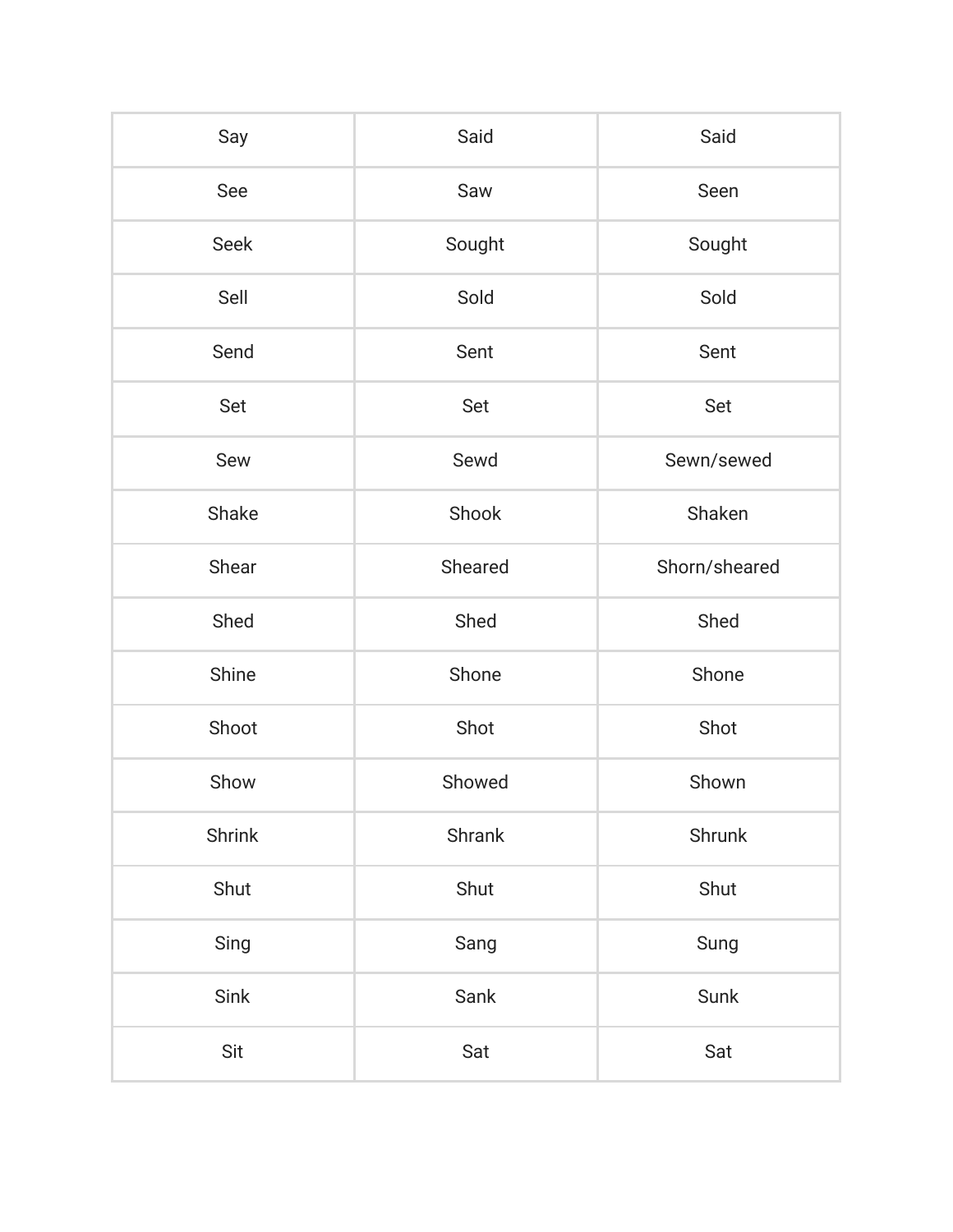| Sleep  | Slept         | Slept         |
|--------|---------------|---------------|
| Slide  | Slid          | Slid          |
| Sling  | Slung         | Slung         |
| Smell  | Smelt/smelled | Smelt/smelled |
| Sow    | Sowed         | Sown/sowed    |
| Speak  | Spoke         | Spoken        |
| Speed  | Sped/speeded  | Sped/speeded  |
| Spell  | Spelt/spelled | Spelt/spelled |
| Spend  | Spent         | Spent         |
| Spin   | Spun/span     | Spun          |
| Spit   | Spit/spat     | Spit/spat     |
| Spill  | Spilt/spilled | Spilt/spilled |
| Split  | Split         | Split         |
| Spoil  | Spoilt        | Spoilt        |
| Spread | Spread        | Spread        |
| Spring | Sprang        | Sprung        |
| Stand  | Stood         | Stood         |
| Steal  | Stole         | Stolen        |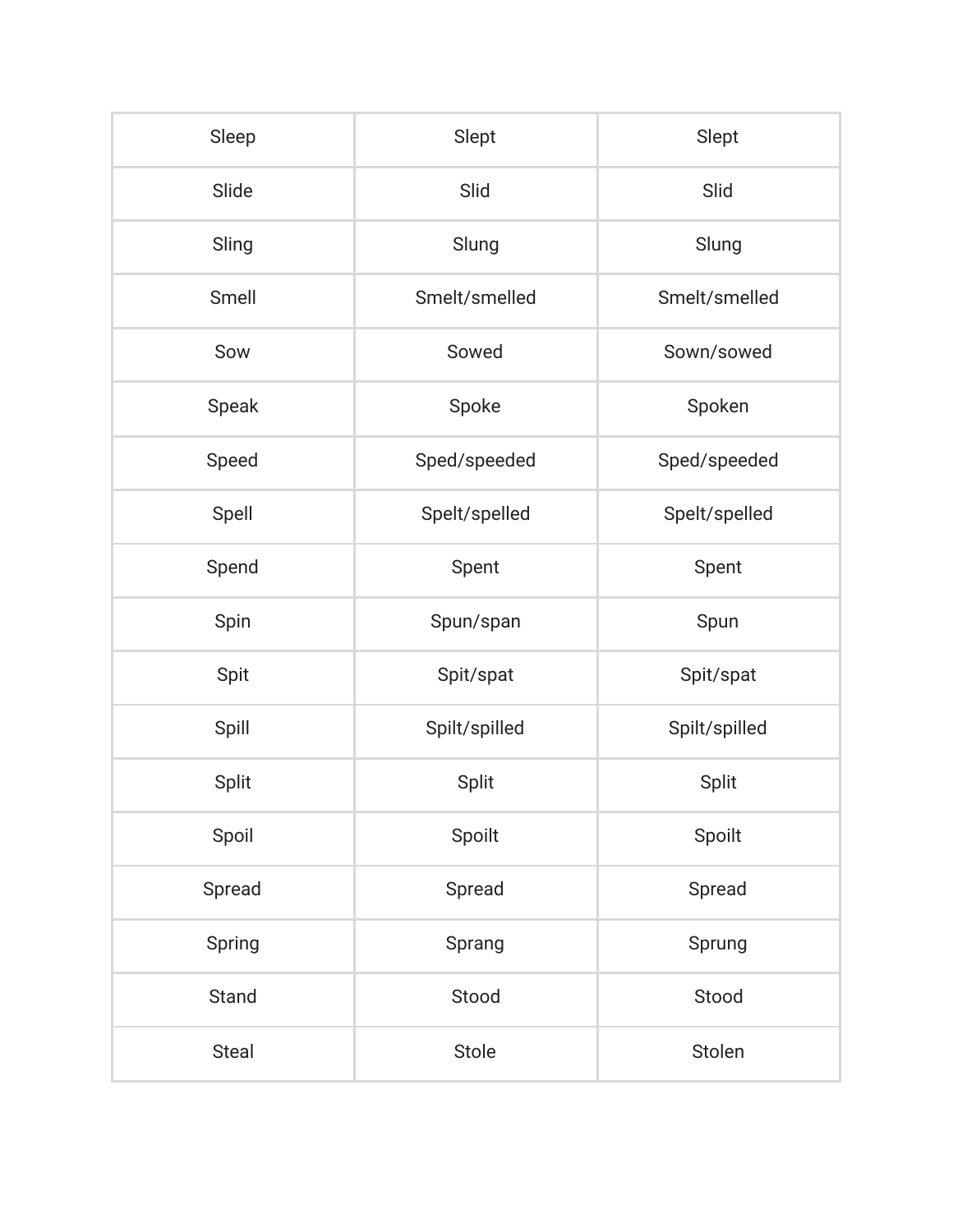| <b>Stick</b>  | <b>Stuck</b>  | <b>Stuck</b>    |
|---------------|---------------|-----------------|
| <b>Stink</b>  | <b>Stank</b>  | <b>Stunk</b>    |
| <b>Strike</b> | <b>Struck</b> | <b>Struck</b>   |
| <b>Sting</b>  | Stung         | Stung           |
| <b>Strive</b> | <b>Strove</b> | <b>Striven</b>  |
| Swear         | Swore         | Sworn           |
| Sweep         | Swept         | Swept           |
| Swell         | Swelled       | Swollen/swelled |
| Swim          | Swam          | Swum            |
| Swing         | Swung         | Swung           |
| Take          | Took          | Taken           |
| Teach         | Taught        | Taught          |
| Tear          | <b>Tore</b>   | Torn            |
| Tell          | Told          | Told            |
| Think         | Thought       | Thought         |
| Throw         | Threw         | Thrown          |
| Thrust        | Thrust        | Thrust          |
| <b>Tread</b>  | Trod          | Trodden         |